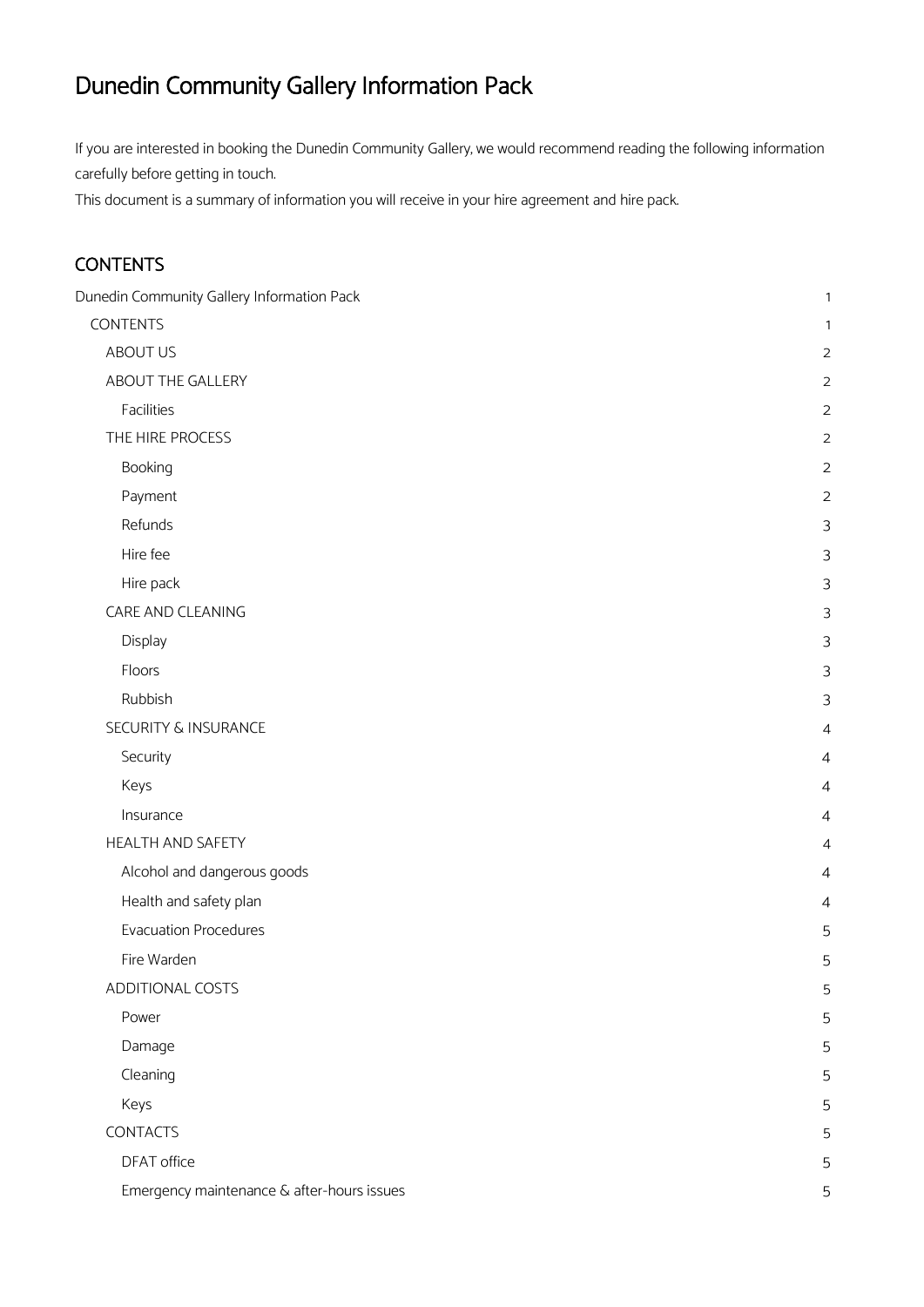# <span id="page-1-0"></span>ABOUT US

The Dunedin Community Gallery (DCG) is administered by the Dunedin Fringe Arts Trust (DFAT) on behalf of the Dunedin City Council (DCC). DFAT does not programme events into the DCG and relies on applications from Dunedin's diverse creative community to use the space. We offer a supportive and accessible environment for our users and look forward to working with you.

# <span id="page-1-1"></span>ABOUT THE GALLERY

The Dunedin Community Gallery is at 26 Princes Street. The maximum capacity is 120 people, including your team. The gallery can be booked by community groups, arts organisations, exhibitors, and other cultural practitioners. Primarily an exhibition space, the Dunedin Community Gallery is a blank-canvas shop-front room with large windows on busy Princes Street.

# <span id="page-1-2"></span>Facilities

- − The gallery is hired empty, but with a number of chairs and tables available for you to use.
- The gallery dimensions are 10meters wide x 14meters long.
- There is a picture rail around the walls and hooks are provided.
- There is a small kitchen with an over-sink water boiling unit and microwave. If you need larger catering facilities, there is a kitchen with an electric oven and fridge that may be available on request.
- There is a small lockable storage room within the gallery. A key can be provided on request.
- The gallery is fitted with in-ceiling heat pumps for heating and cooling. Please make sure that they are turned off when the gallery is not occupied.
- Wifi is included. Login details will be included in your hire pack.

# <span id="page-1-3"></span>THE HIRE PROCESS

Bookings open in July for the next 12 months but can be made throughout the year. A booking can be made for up to 14 days.

# <span id="page-1-4"></span>Booking

- − To check if the dates you require are available, call 03 477 3350 or email [communitygallery@dunedinfringe.nz.](mailto:communitygallery@dunedinfringe.nz)
- − We will send you a booking form for you to complete, or pick one up from the DFAT office.
- Full details about the intended use of the space, any special events, display methods, and opening times need to be included in your booking application.
- Once your event has been accepted, we will send you a hire agreement to sign and return.

# <span id="page-1-5"></span>Payment

- You need to pay in full for your booking as the final step of the confirmation process.
- Payment can be made via internet banking or at the DFAT Office. Details will be provided with your booking confirmation.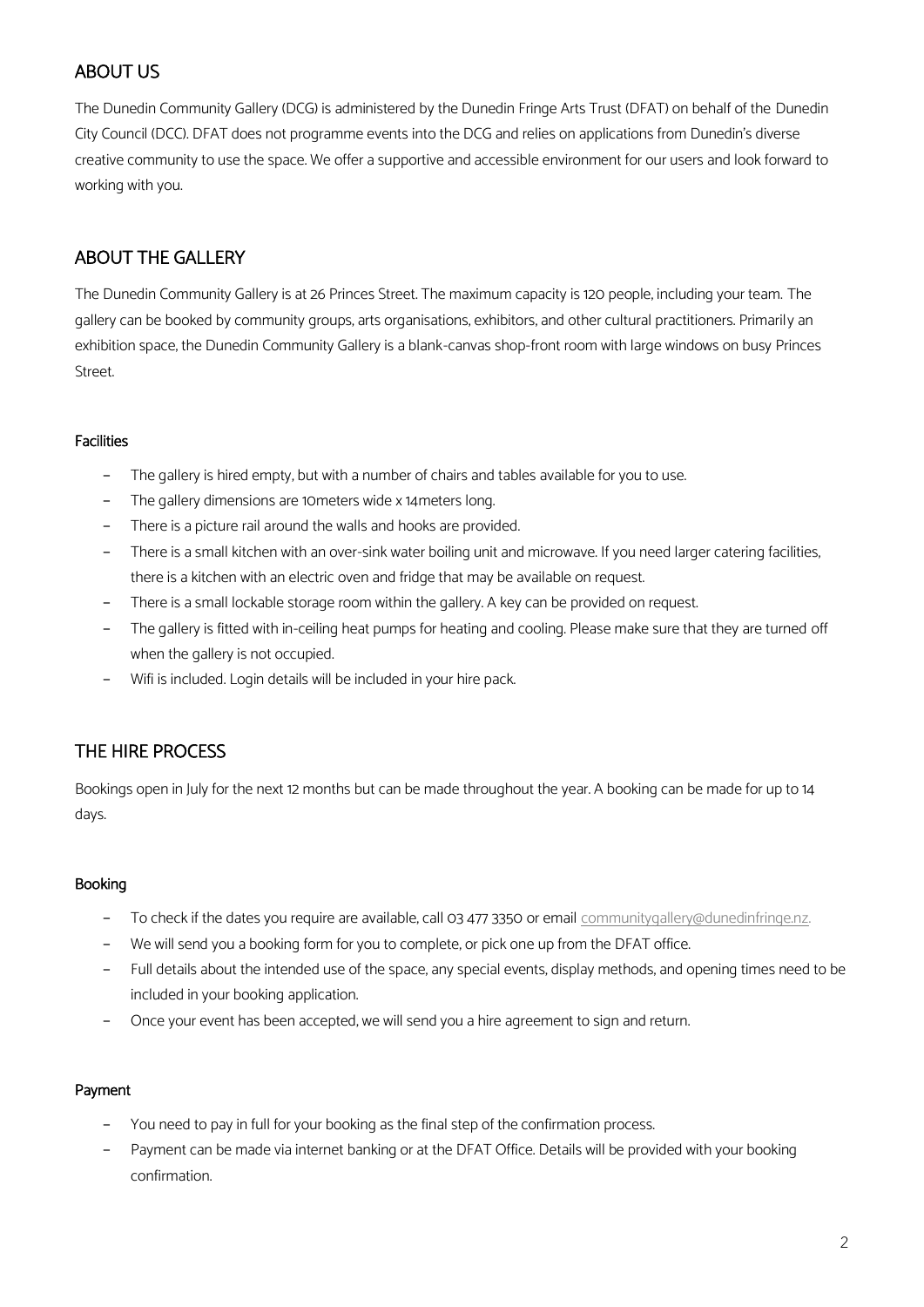− If this is likely to be difficult, please discuss an alternative arrangement with us so you don't miss out on your booking.

## <span id="page-2-0"></span>Refunds

− For a full refund, you must email notice of cancellation to communitygallery@dunedinfringe.nz a minimum of one month before your booking start date.

#### <span id="page-2-1"></span>Hire fee

| Display only                 | \$152/week (\$22/day)       |
|------------------------------|-----------------------------|
| Non-commercial sales         | \$304/week (\$44/day)       |
| All commercial organisations | \$1,087/week (\$155.28/day) |

## <span id="page-2-2"></span>Hire pack

- A key and alarm codes can be collected up to 48 hours before your event from the DFAT office at 19 George Street, 9am to 5pm, Monday – Friday, excluding public holidays.
- Your hire pack will also include an emergency evacuation plan. A copy of this must always be on site and please ensure everyone is aware of the evacuation procedures.

# <span id="page-2-4"></span><span id="page-2-3"></span>CARE AND CLEANING

#### **Display**

- − There is a picture rail with hooks for hanging pictures or other work. Do not stick anything directly onto any surface.
- − You can buy additional picture hooks at art supply, homeware, and hardware stores.
- − Anything being adhered to the front window, such as signwriting or vinyl stickers etc, is to be approved by DFAT prior to your booking start date and removed completely and cleaned at the end of the booking.

# <span id="page-2-5"></span>Floors

- Please lift objects when moving them around the gallery as dragging will damage the floors.
- Please sweep the floor regularly with the broom and brush provided to keep it free of dirt, grit and stones which can cause damage.
- A mop is also provided. Floors should be cleaned with hot water and methylated spirits, one cup per bucket of water.
- Do not use detergents, solvents, waxes or polishes.

# <span id="page-2-6"></span>Rubbish

− Remove rubbish from the gallery during and at the conclusion of your booking.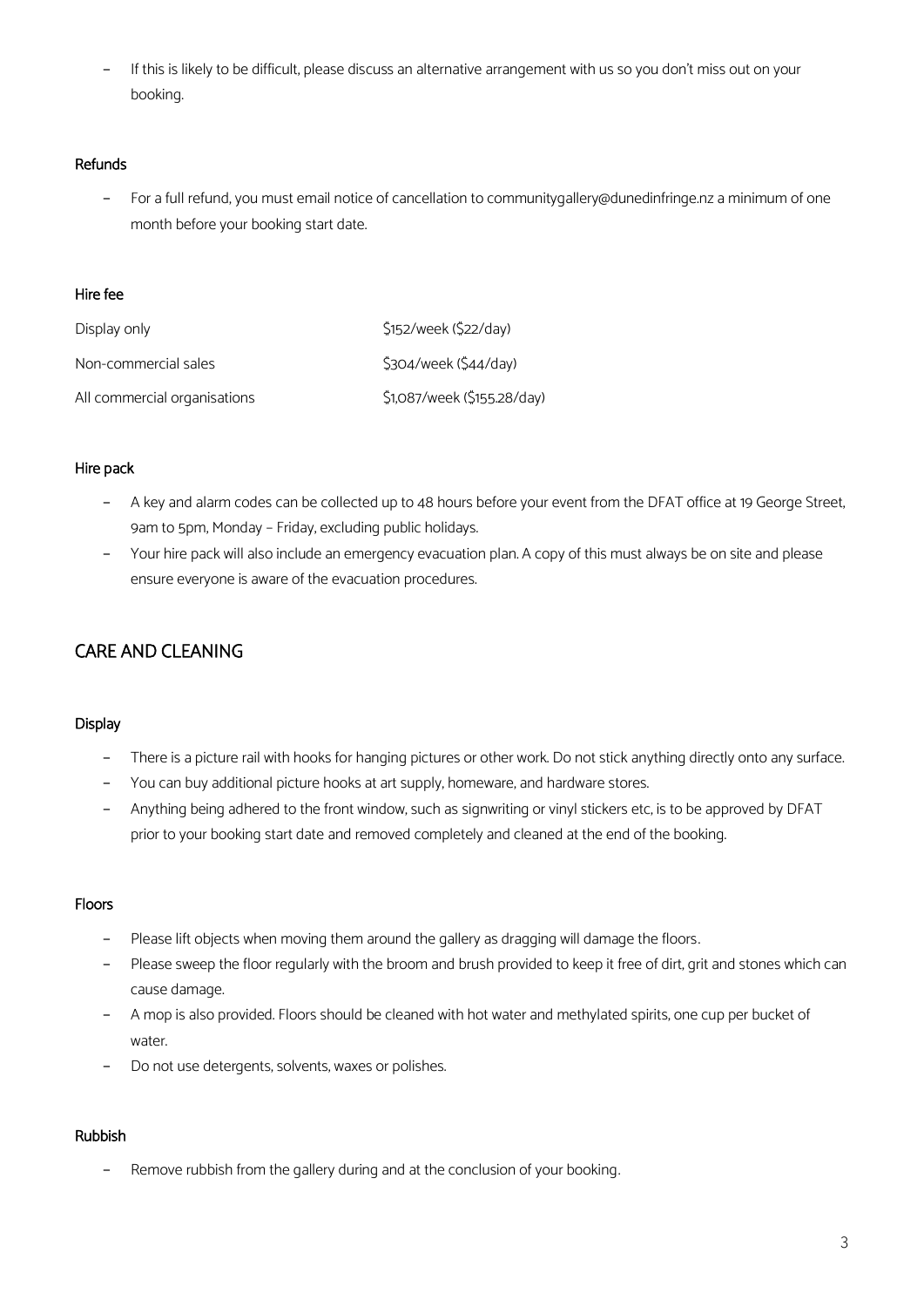- DCC rubbish bags can be purchased from DCC customer services centres, supermarkets, or many dairies and convenience stores.
- DCC rubbish bags can be left by the public litter bins at the front of the building at the end of the day. Collection is daily.
- − Rubbish in other types of rubbish bag must be taken off-site and disposed of appropriately.

# <span id="page-3-0"></span>SECURITY & INSURANCE

Staffing of the gallery is the responsibility of the hirer at all times.

# <span id="page-3-1"></span>**Security**

- − Gallery security is the hirer's responsibility.
- − DFAT will issue you with an alarm code and a key as part of your hire pack.
- A security system to protect all doors and the front windows is in place. This is not an externally monitored alarm.
- You must ensure all external access points are locked when leaving the building unoccupied for any length of time.

## <span id="page-3-2"></span>Keys

- You can collect a key for the gallery from the DFAT office up to 48 hours before your booking start date.
- If you lose your key, report to DFAT as soon as you become aware it is missing.

#### <span id="page-3-3"></span>Insurance

- Hirers are responsible for insurance of any items in the gallery and public liability insurance for the period of the booking. The Dunedin City Council, as building owner, is responsible for building insurance only.
- There is a small lockable room in the gallery that can be used to store valuable items.
- DFAT and the DCC take no responsibility or liability for compensation for loss or damage to, or insurance of, for any items belonging to or brought on-site by the hirer.
- No hazardous or flammable products are to be on site at any time.

# <span id="page-3-4"></span>HEALTH AND SAFFTY

#### <span id="page-3-5"></span>Alcohol and dangerous goods

- − Alcohol is allowed in the gallery but cannot be sold or included in entry/ticket/koha fee unless you have a license.
- − Special event liquor licenses (and parking permits) can be requested from the DCC.
- Dangerous goods or activities that create a fire risk are not allowed on site at any time.

#### <span id="page-3-6"></span>Health and safety plan

- − You must abide by the Safety at Work (General Risk and Workplace Management) Regulations 2016.
- Your booking information should include a risk register, health and safety plan, and / or any other necessary document